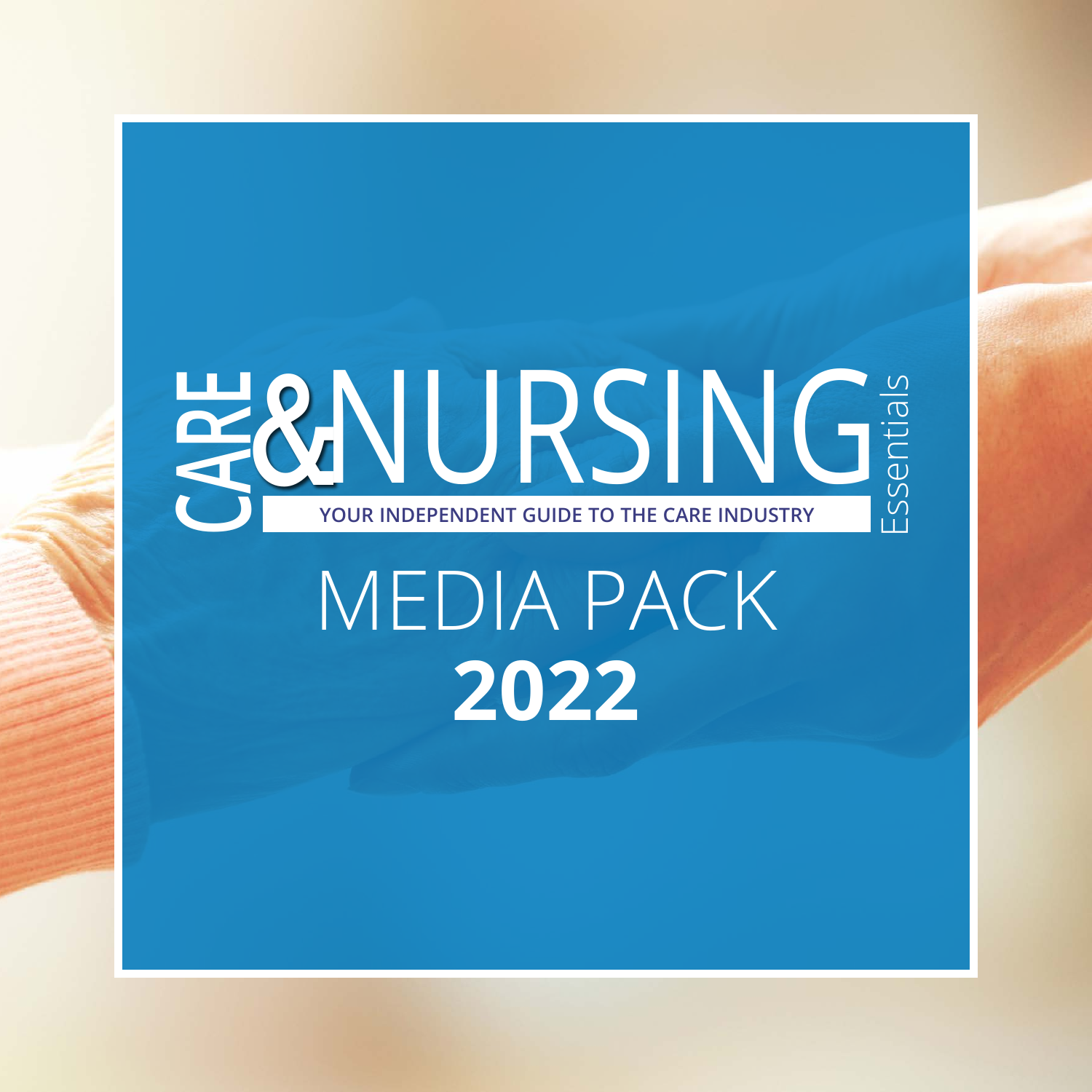### **is the trusted voice of the care industry CARE & NURSING ESSENTIALS**

having been established more than 25 years ago and continuing to be one of the go to publications for key decision makers across the sector. We work hard to provide a product filled with a diverse range of editorial features, industry news and expert opinion alongside a host of articles exploring innovative new products and services, delivering your message to both independent and NHS providers.



### **[WWW.CAREANDNURSING-MAGAZINE.CO.UK](https://www.careandnursing-magazine.co.uk)**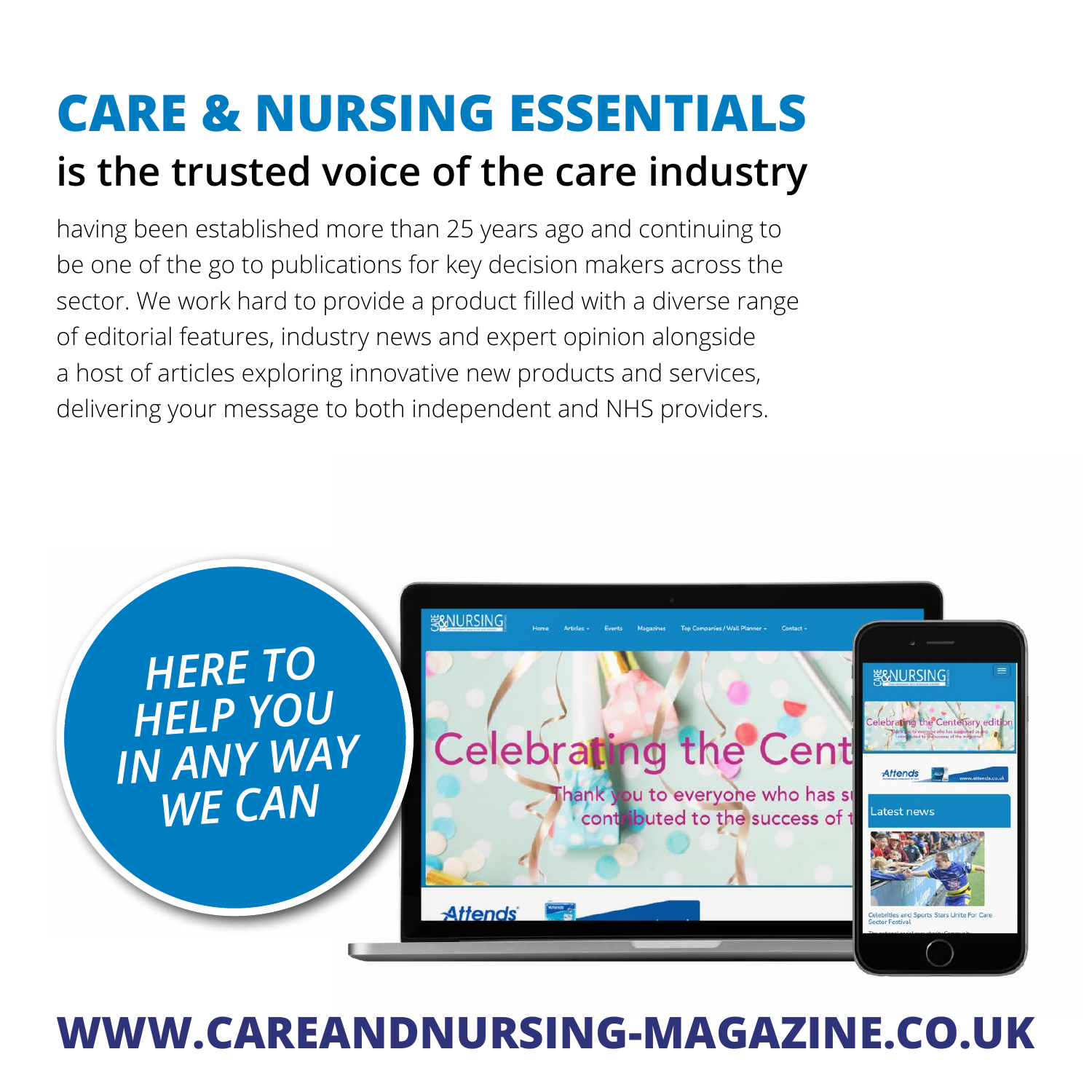## **A4 FULL COLOUR MAGAZINE**

### **PUBLISHED BI-MONTHLY**

**PRINT & DIGITAL**





**Readers In Residential Care and Nursing Homes throughout the UK and Social Services 30,000**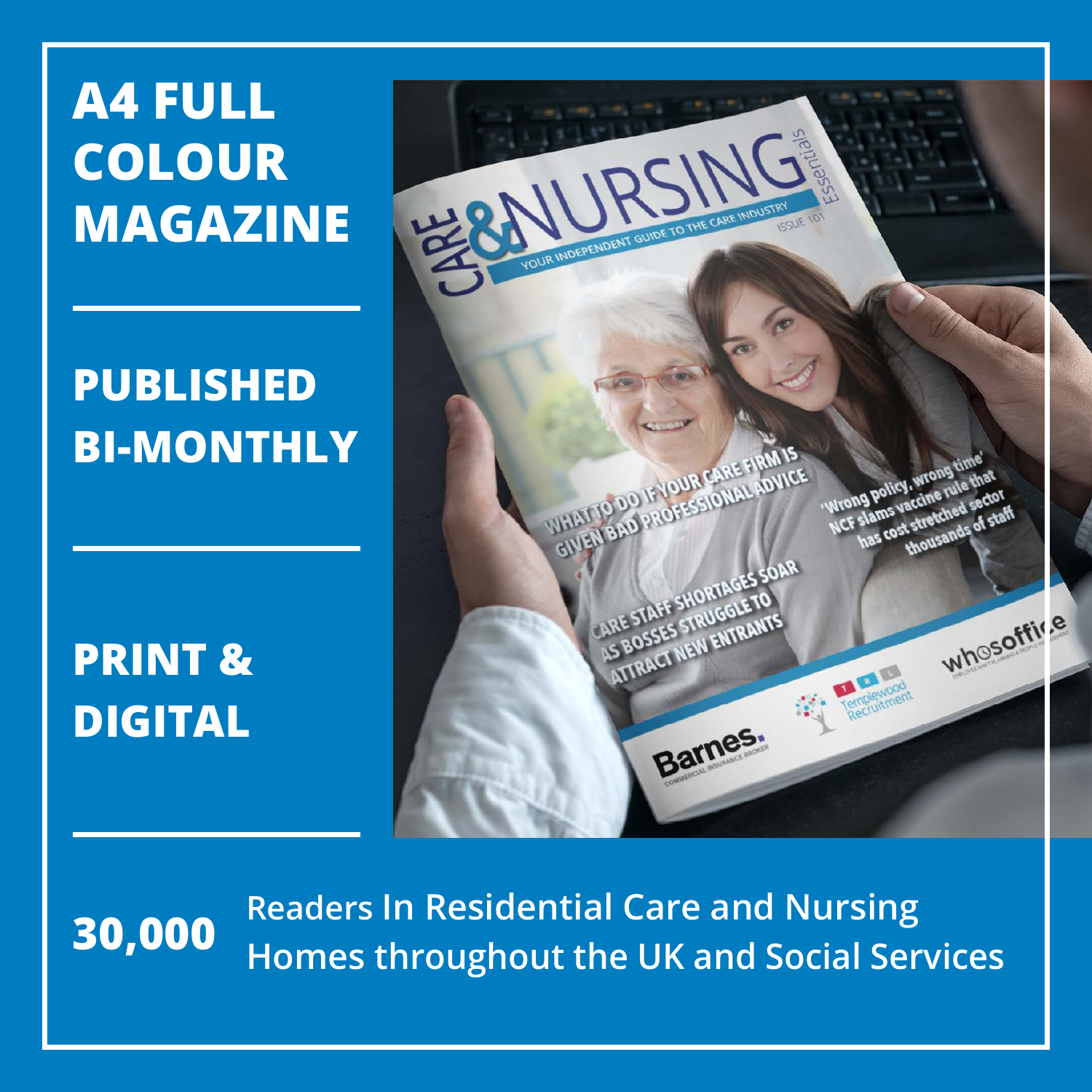## **ADVERTISING RATES**

| A4 Page                           | £1600 |
|-----------------------------------|-------|
| <b>Half Page</b>                  | £800  |
| Quarter Page                      | £400  |
| <b>Press Release</b>              | £200  |
| <b>Eshots</b>                     | £600  |
| Cover Positions (on request) from | £2000 |



Advertisement cost is not subject to editorial entry.

> *ALL PRICES ARE SUBJECT TO VAT*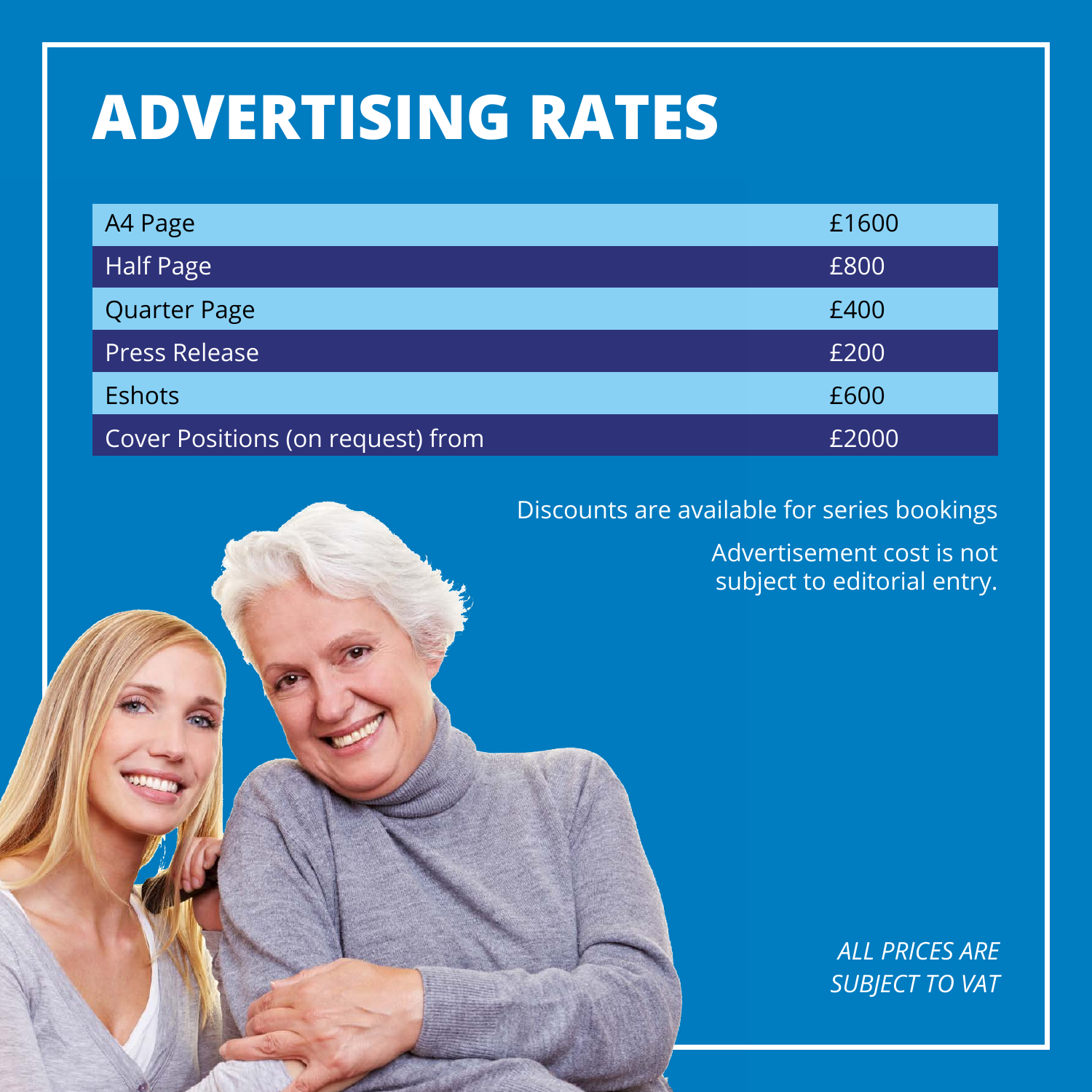## **ADVERT SPECIFICATIONS**



**All artwork should be supplied in CMYK at 300dpi. In the following format: PDF | TIFF All artwork to be supplied by copy date advised and sent to** 

#### **[jackie@euromediaal.com](mailto:jackie%40euromediaal.com?subject=Artwork%20for%20CN%20)**

**IMPORTANT: Please ensure all images supplied are authorized for use and do not infringe any copyright or licence use. We require confirmation before any images will be used online.**

### **[WWW.CAREANDNURSING-MAGAZINE.CO.UK](https://www.careandnursing-magazine.co.uk)**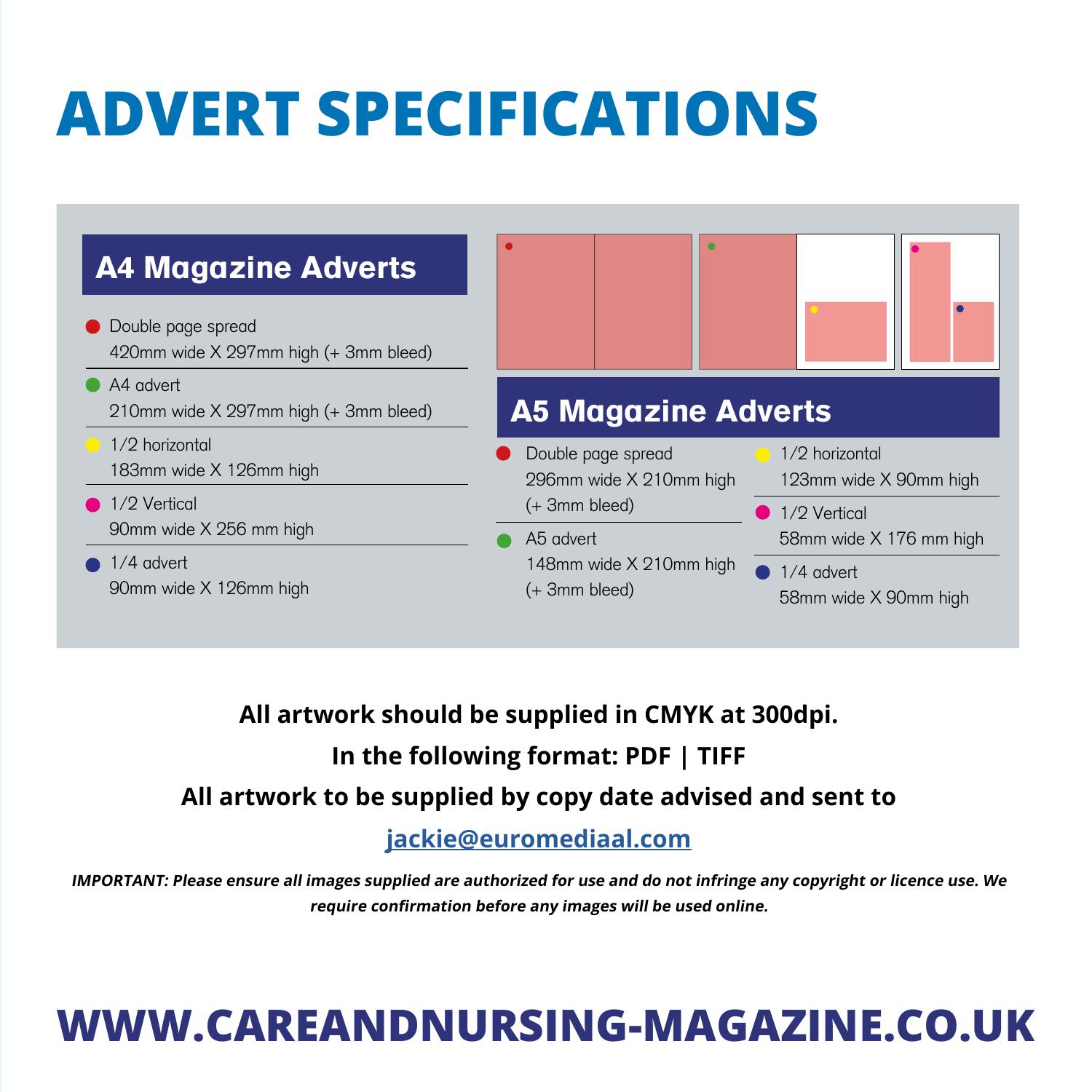## **FEATURES LIST 2022**

#### **APRIL / MAY 2022 JUNE / JULY 2022**

Contract furnishing Flooring Lifts and hoists Heating and Lighting Bathroom and Fitting NurseCall Insurance Fire Safety Security **Training** Laundry Wound Care Pressure relief Cleaning and Hygiene Refurbishment Infection Protection **Catering** Dignity and Dining Health Care Management

The Care Show Finance Waste Management Fire Safety Refurbishment Catering Cleaning & Hygiene NurseCall Compliance Infection Control HealthCare Management **Training** Recruitment Dysphagia Care Road Shows Software

### **[WWW.CAREANDNURSING-MAGAZINE.CO.UK](https://www.careandnursing-magazine.co.uk)**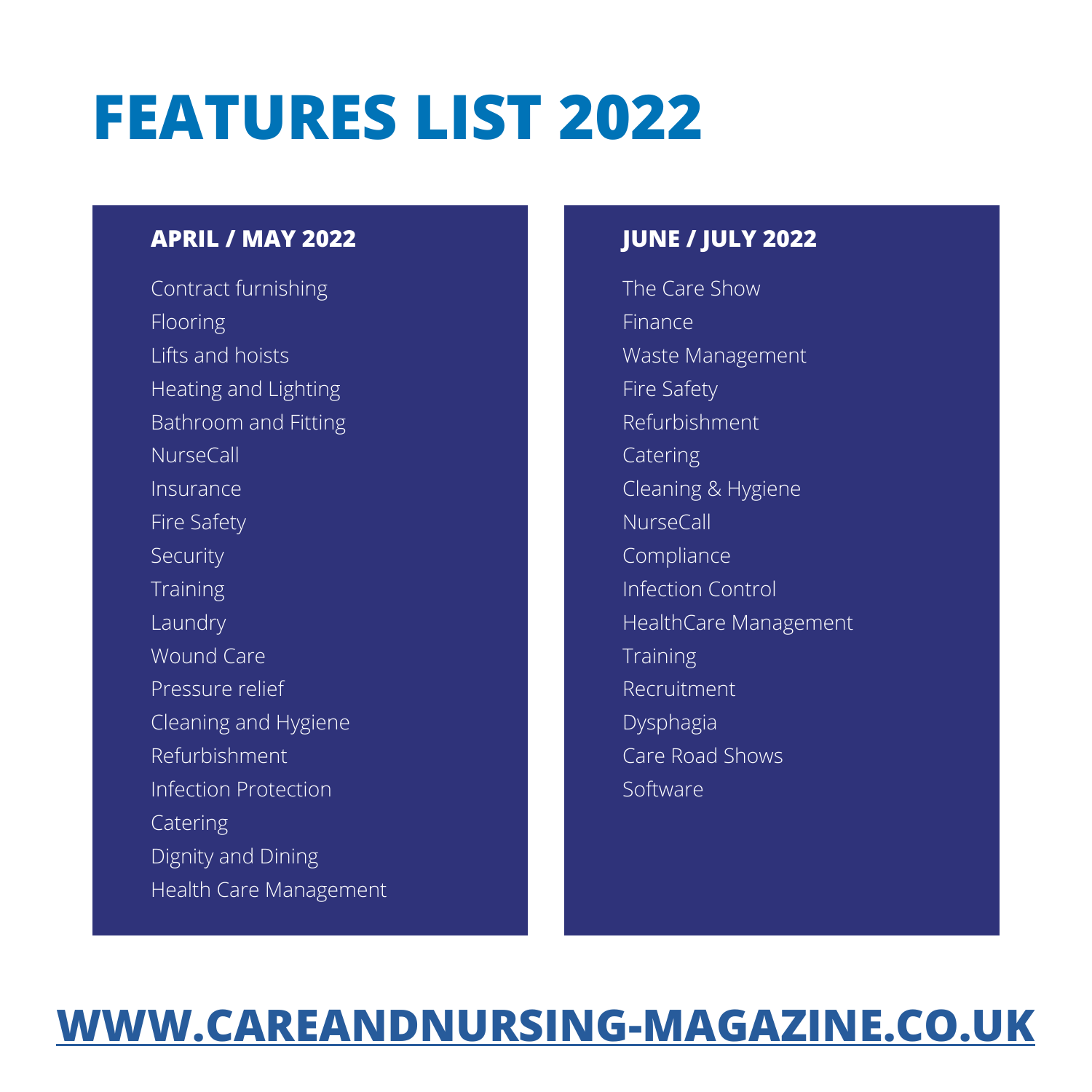## **FEATURES LIST 2022**

#### **AUGUST / SEPTEMBER 2022**

Wound Care Incontinence and Disposable Products **Training** Fire Safety Healthcare Management Infection Protection Bathrooms & Showers Nurse Call Health and Hygiene Evacuation Uniforms and Workwear Refurbishment Care Roadshow Moving and Handling Safety & Security Nutrition and Hydration Cleaning & Hygiene

#### **OCTOBER / NOVEMBER 2022**

Health Plus Care Show Kitchens and Catering Evacuation Insurance **Training** Recruitment Healthcare Management Bedrooms **Furnishing** Pressure Sore prevention Bathrooms and Equipment Uniforms & Workwear Water Hygiene Refurbishment Infection Protection Fire Safety Dementia CareTraining Cleaning & Hygiene Care Road Show

**A5 ANNUAL DIRECTORY, INCLUDING WALL PLANNER, OUT DECEMBER FOR 2023**